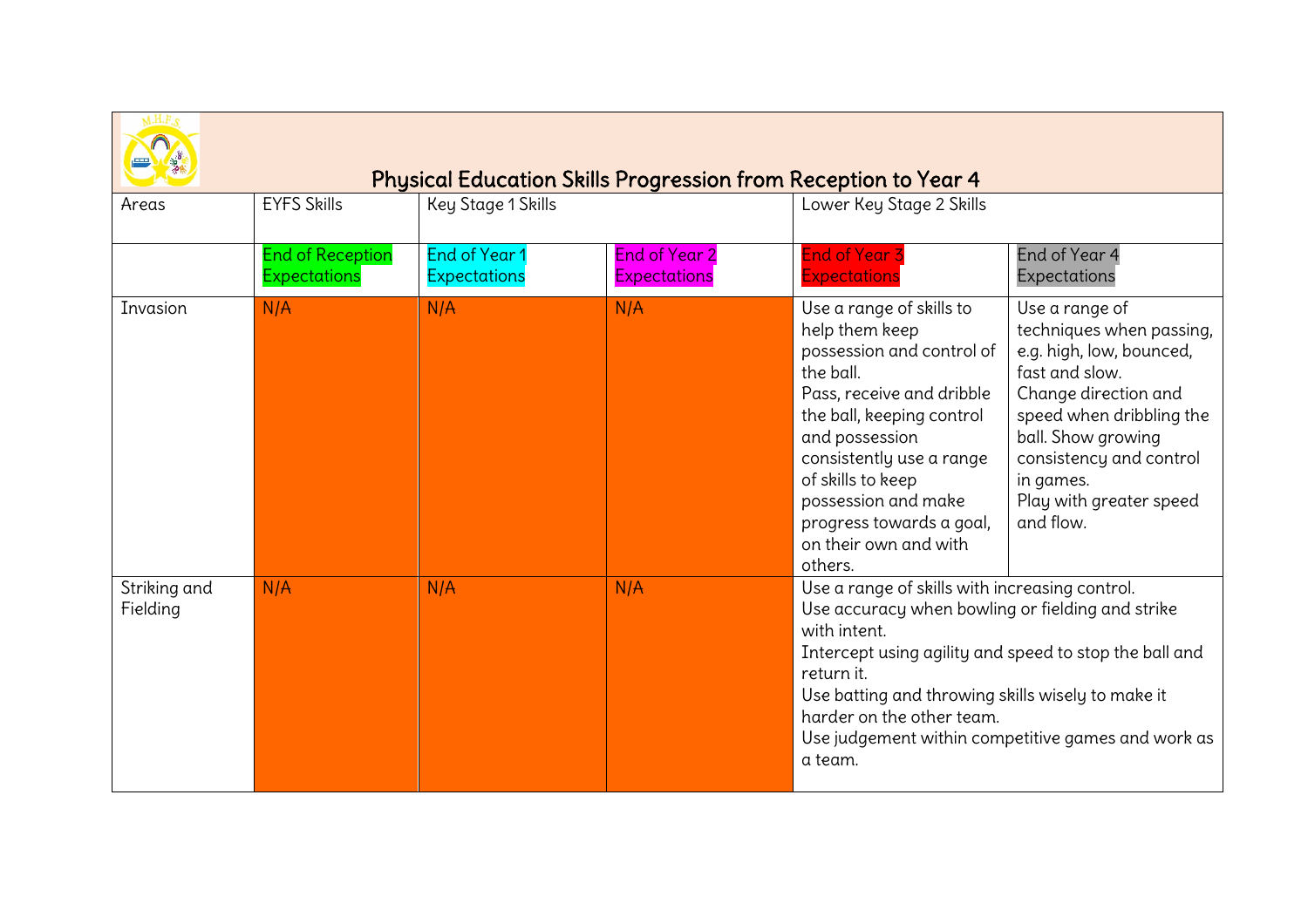| Net and Wall | N/A                                                                                                                                                                                                                                                                                                                                                 | N/A                                                                                                                                                                                                                                                                                                                                                                              | N/A                                                                                                                                                                                                                                                                                                                                                                                                                                               | Perform basis game skills with control and<br>consistency.<br>Vary speed and direction of ball skills.<br>Play a game using a racket, getting in to good<br>positions and keeping a consistent rally going using a<br>range of shots.<br>Support why you are moving around the court and<br>getting in to good positions.<br>opponent. | Use speed and height to make things difficult for your |
|--------------|-----------------------------------------------------------------------------------------------------------------------------------------------------------------------------------------------------------------------------------------------------------------------------------------------------------------------------------------------------|----------------------------------------------------------------------------------------------------------------------------------------------------------------------------------------------------------------------------------------------------------------------------------------------------------------------------------------------------------------------------------|---------------------------------------------------------------------------------------------------------------------------------------------------------------------------------------------------------------------------------------------------------------------------------------------------------------------------------------------------------------------------------------------------------------------------------------------------|----------------------------------------------------------------------------------------------------------------------------------------------------------------------------------------------------------------------------------------------------------------------------------------------------------------------------------------|--------------------------------------------------------|
| Fundamentals | <b>EYFS Key Skills:</b><br>Walking<br>Hopping<br>Skipping<br><b>Kicking</b><br>Running<br>Jumping<br>Landing<br>Throwing<br>Catching<br>Starting to show<br>control in these<br>skills when playing<br>racing and chasing<br>games in pairs or<br>groups and<br>adjusting speed or<br>changing direction<br>to avoid obstacles.<br>Using equipment. | Year 1 Key Skills:<br>Dodging<br>Striking with<br>hands<br>Consolidating<br>throwing,<br>catching and<br>kicking.<br>Increase stamina and<br>control when<br>improving on previous<br>skills. Move fluently<br>when using agility,<br>speed and<br>coordination. Basic<br>actions are accurate<br>including rolling,<br>underarm throwing,<br>striking a ball and<br>retrieving. | <b>Year 2 Key Skills:</b><br><b>Striking with</b><br>implement<br>Consolidating<br>dodging and<br>striking with<br>hands.<br>Perform a range of<br>the previous skills<br>with control. Run with<br>coordination and<br>speed showing clear<br>awareness of others<br>in running, chasing<br>and avoiding games.<br>Make simple decisions<br>within game<br>scenarios.<br>Jump from one foot,<br>landing on the<br>opposite foot or both<br>feet. | N/A                                                                                                                                                                                                                                                                                                                                    | N/A                                                    |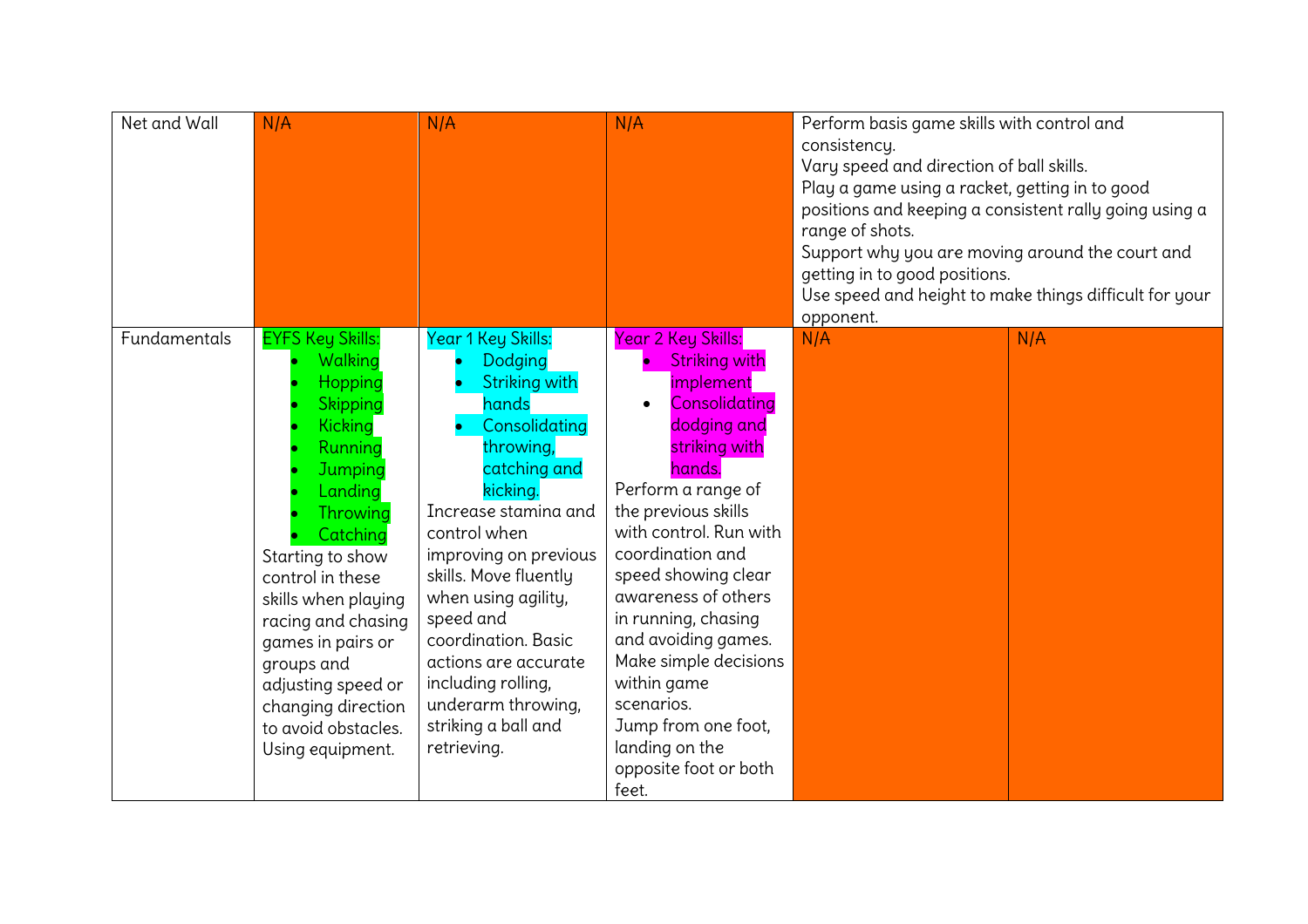| Gymnastics | Experiment with<br>different ways of<br>moving.<br>Jumping<br>and landing<br><b>Travelling</b><br>Balancing<br>Climbing<br>Show good control,<br>confidence and<br>coordination in<br>large and small<br>movements. | Make up and perform<br>simple movement<br>routines.<br>Link and repeat basic<br>gymnastic<br>movements together<br>to create a short<br>routine.        | Repeat sequences of<br>gymnastic actions.<br>Move confidence<br>from a stillness<br>position to a travelling<br>movement. Move in a<br>controlled way from<br>one position to<br>another. Devise<br>repeat and perform a<br>short sequence in<br>which there is a clear<br>beginning, middle and<br>end. | Improve the quality of<br>their gymnastic actions<br>and transitions between<br>movements. Complete<br>actions individually and<br>with a partner showing<br>control and fluency over<br>their actions.<br>When planning and<br>delivering a routine<br>ensure that, the sequence<br>includes different levels,<br>speeds and directions. | Gradually increase the<br>length of sequences and<br>ensure the level of<br>difficulty in their actions.<br>Include changes in<br>speed, level, direction<br>and clarity of the shapes<br>they are producing<br>individually, in pairs or in<br>groups. |
|------------|---------------------------------------------------------------------------------------------------------------------------------------------------------------------------------------------------------------------|---------------------------------------------------------------------------------------------------------------------------------------------------------|----------------------------------------------------------------------------------------------------------------------------------------------------------------------------------------------------------------------------------------------------------------------------------------------------------|-------------------------------------------------------------------------------------------------------------------------------------------------------------------------------------------------------------------------------------------------------------------------------------------------------------------------------------------|---------------------------------------------------------------------------------------------------------------------------------------------------------------------------------------------------------------------------------------------------------|
| Dance      | Represent their<br>own ideas through<br>thoughts and<br>feelings.<br>Make music and<br>dance while<br>experimenting with<br>ways of changing.                                                                       | Make a motif through<br>a sequence of actions<br>using varied speed.<br>Use simple<br>choreography such<br>as unison, canon and<br>mirroring a partner. | Copy, remember and<br>repeat actions. Create<br>a motif, which links<br>with the overall year<br>topic. Change the<br>speed, level of their<br>actions and use<br>different transitions.                                                                                                                 | Create a longer sequence<br>by adapting movements<br>and thinking about<br>rhythm and expressions.                                                                                                                                                                                                                                        | Compose longer dance<br>sequences in groups,<br>which reflect individual<br>dance styles. Repeat<br>movement patterns and<br>actions in that chosen<br>dance style.                                                                                     |
| Athletics  | Simple running<br>races and<br>collecting objects<br>along a set course<br>with the support of<br>adults in some<br>form.<br>(Take part in<br>Sports Day)                                                           | Throwing objects and<br>can perform some<br>jumps.<br>Take part in running<br>races and jumping<br>races sometimes with<br>adult support.               | Throwing objects<br>effectively and<br>perform some jumps<br>from one foot or two.<br>Take part in running<br>races and jumping<br>races.<br>Can use agility and<br>coordination well to<br>complete obstacles.                                                                                          | Demonstrate a range of<br>throwing techniques and<br>perform a range of jumps<br>using the correct landing<br>techniques and<br>sometimes with run-ups.                                                                                                                                                                                   | Demonstrate a range of<br>throwing techniques<br>using accuracy and<br>power. Perform a range<br>of jumps.<br>Run over longer<br>distances while keeping<br>the pace.                                                                                   |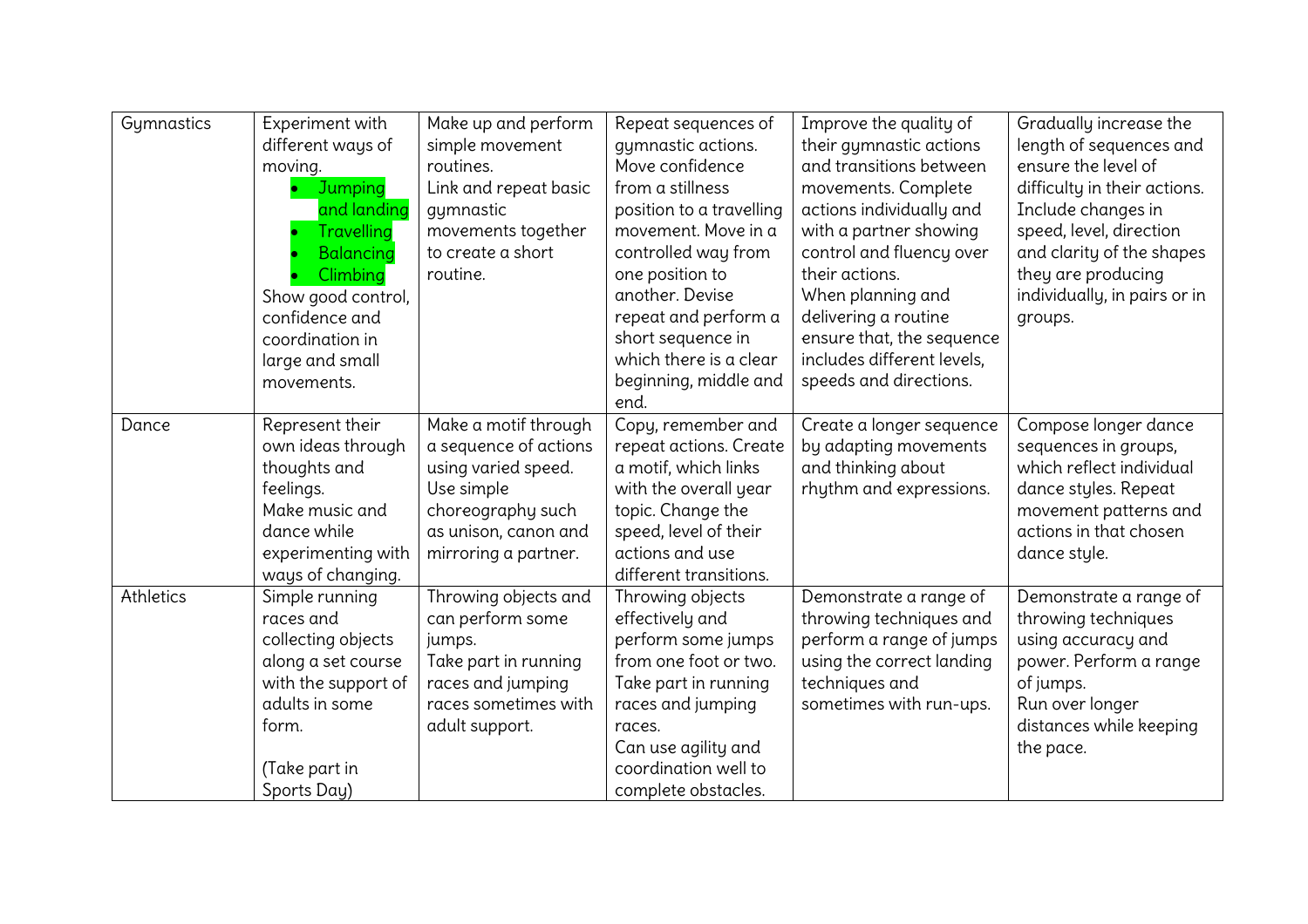| Swimming                                   | N/A                                                                                             | N/A                                                                                                                                                                     | N/A                                                                                                                                                                                           | Swim competently, confidently and proficiently for<br>25m<br>Use front crawl, back stroke and breaststroke<br>effectively.<br>safety, and call for help from the pool, float for 30<br>seconds.                                                                                                     | Think about length and<br>height when performing<br>jumps.<br>Tread water for 30 seconds, get in and out of the pool                                                               |
|--------------------------------------------|-------------------------------------------------------------------------------------------------|-------------------------------------------------------------------------------------------------------------------------------------------------------------------------|-----------------------------------------------------------------------------------------------------------------------------------------------------------------------------------------------|-----------------------------------------------------------------------------------------------------------------------------------------------------------------------------------------------------------------------------------------------------------------------------------------------------|------------------------------------------------------------------------------------------------------------------------------------------------------------------------------------|
| Strategy                                   | Move confidently<br>being aware of the<br>space around you.                                     | Begin to use terms of<br>attacking and<br>defending.<br>Use skills such as:<br>Marking a<br>player<br>Defending a<br>$\bullet$<br>space                                 | Use at least one<br>technique to attack or<br>defend to play in a<br>competitive game<br>successfully.                                                                                        | Weigh up options and<br>make good decisions<br>about what to do in game<br>situation in regards<br>strategy. Know how to<br>use all the space in<br>games and be aware of<br>not just your space but<br>other around you and on<br>the same team.<br>Keep stamina to run for a<br>prolonged period. | Keep and use rules for<br>each individual game.<br>Suggest how rules could<br>be changed to improve<br>the game and adapt<br>rules depending on<br>situation and<br>environment.   |
| Evaluating and<br>Improving<br>performance | Talk about short<br>and simple<br>movement<br>patterns or dance<br>work that they<br>have done. | Be an audience to<br>others performances.<br>Be able to give short<br>and simple responses<br>to performances they<br>have seen and say<br>what was good about<br>them. | What and describe<br>performances. With<br>support, recognise<br>what has been<br>achieved and what<br>could be improved.<br>Use the information<br>they have been given<br>and improve their | Be able to themselves<br>identify what they have<br>done well and what they<br>find difficult. Recognise<br>players that play well in<br>competitive games or<br>performers who have<br>done well and given them                                                                                    | Know and explain the<br>tactics and skills they are<br>confident in.<br>Describe how they could<br>improve their own skills<br>and how different ways<br>of practicing might help. |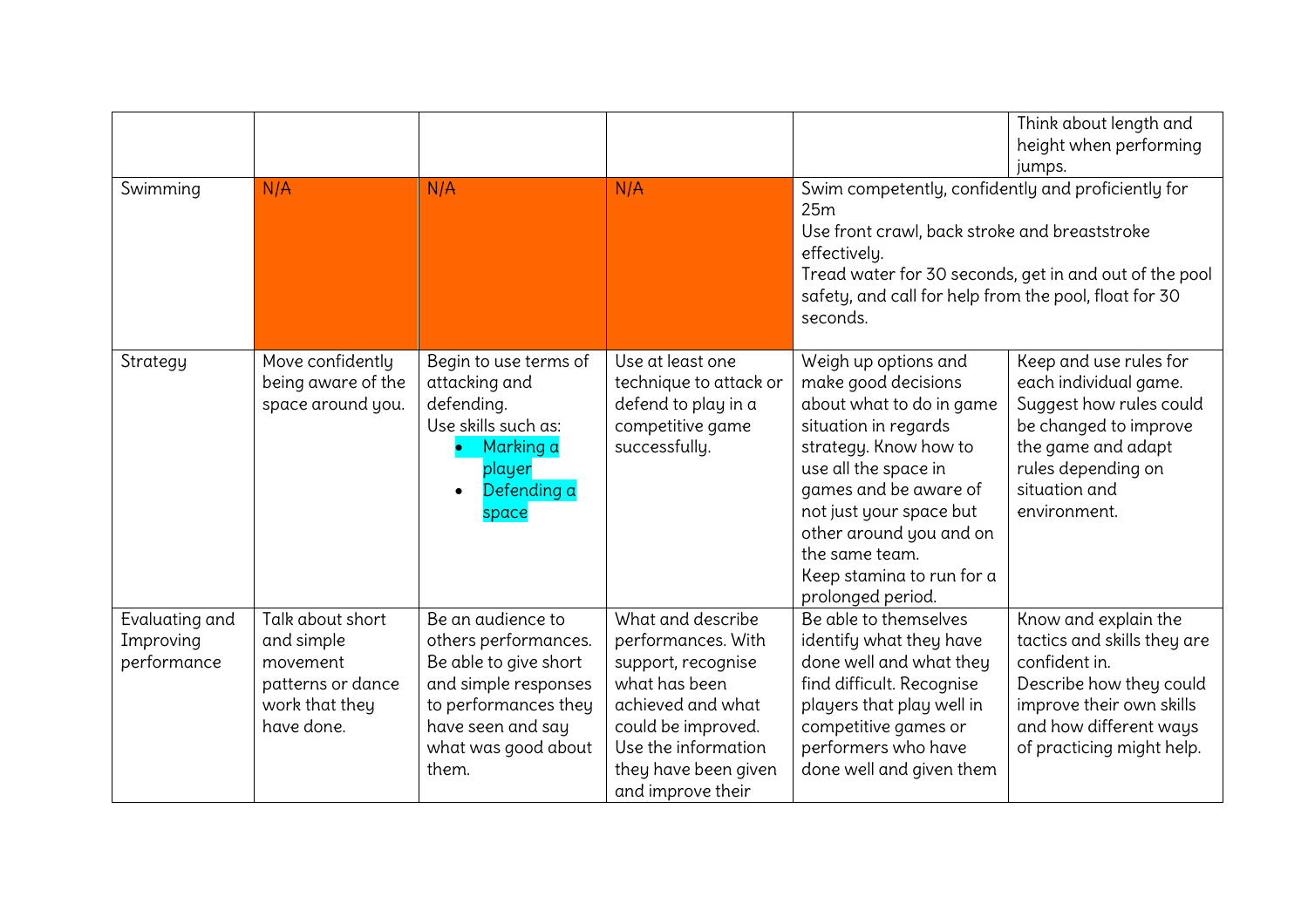|                            |                                                                                                                                                                                                           |                                                                                                                                                                                                                                                                                                                           | skills for that specific<br>performance.                                                                                                                                                                     | feedback and reasons<br>why.                                                                                                                                                               |                                                                                                                                                                                                                                                                                                                                     |
|----------------------------|-----------------------------------------------------------------------------------------------------------------------------------------------------------------------------------------------------------|---------------------------------------------------------------------------------------------------------------------------------------------------------------------------------------------------------------------------------------------------------------------------------------------------------------------------|--------------------------------------------------------------------------------------------------------------------------------------------------------------------------------------------------------------|--------------------------------------------------------------------------------------------------------------------------------------------------------------------------------------------|-------------------------------------------------------------------------------------------------------------------------------------------------------------------------------------------------------------------------------------------------------------------------------------------------------------------------------------|
| Healthy<br>Lifestyles/Diet | Show some<br>understanding<br>about why<br>exercise, eating,<br>sleeping and<br>hygiene can<br>contribute to good<br>health.                                                                              | Recognise what<br>changes happen to<br>the before, during and<br>after exercise.<br>Carry some<br>equipment safely.                                                                                                                                                                                                       | Recognise and<br>describe how the<br>body feels before,<br>during and after<br>physical activities.<br>Explain what they<br>need to stay healthy<br>in regards to diet and<br>physical attributes.           | Describe in detail the<br>effects of exercise on the<br>body.<br>Know the importance of<br>strength and flexibility for<br>physical activity.<br>Be able to talk about a<br>balanced diet. | Describe how the body<br>reacts at different times<br>and how this affects<br>performance.<br>Know some reasons for<br>why we warm up and<br>cool down.<br>Explain why exercise is<br>good for your health.                                                                                                                         |
| Safety                     | Show some<br>understanding<br>about the need for<br>safety when<br>completing<br>challenges.<br>Understand how to<br>transport<br>equipment safely.<br>With support,<br>practice some<br>safety measures. | Manage the space<br>effectively, showing<br>awareness of others<br>and<br>equipment/apparatus.<br>Carry and place some<br>equipment safely<br>without guidance.<br>With support, ensure<br>they are dressed<br>suitability for the task<br>they are undertaking<br>e.g. earring removed,<br>hair tied up, correct<br>kit. | Recognise and avoid<br>risks when handling<br>and placing<br>equipment. Begin to<br>recognise when they<br>are dressed<br>appropriately for the<br>activity and make<br>adjustments if not<br>independently. | Identify when their body<br>is warm, stretched, and<br>ready for physical<br>activity. Identity risk<br>within the area.<br>Independently ensure<br>they are dressed<br>appropriately.     | Devise routines for<br>warming up and cooling<br>down. Identity risks with<br>the area at the start of<br>each lesson. Begin to<br>recognise that different<br>activity within physical<br>education need different<br>safety precautions and<br>added safety measures.<br>E.g. shin pads for football<br>and gum shield for rugby. |

## Children also take part in forest school

All area of Physical Education are linking to our Manor Hill values. sessions.

• Collaboration- teamwork/competitive games/OAA/invasion games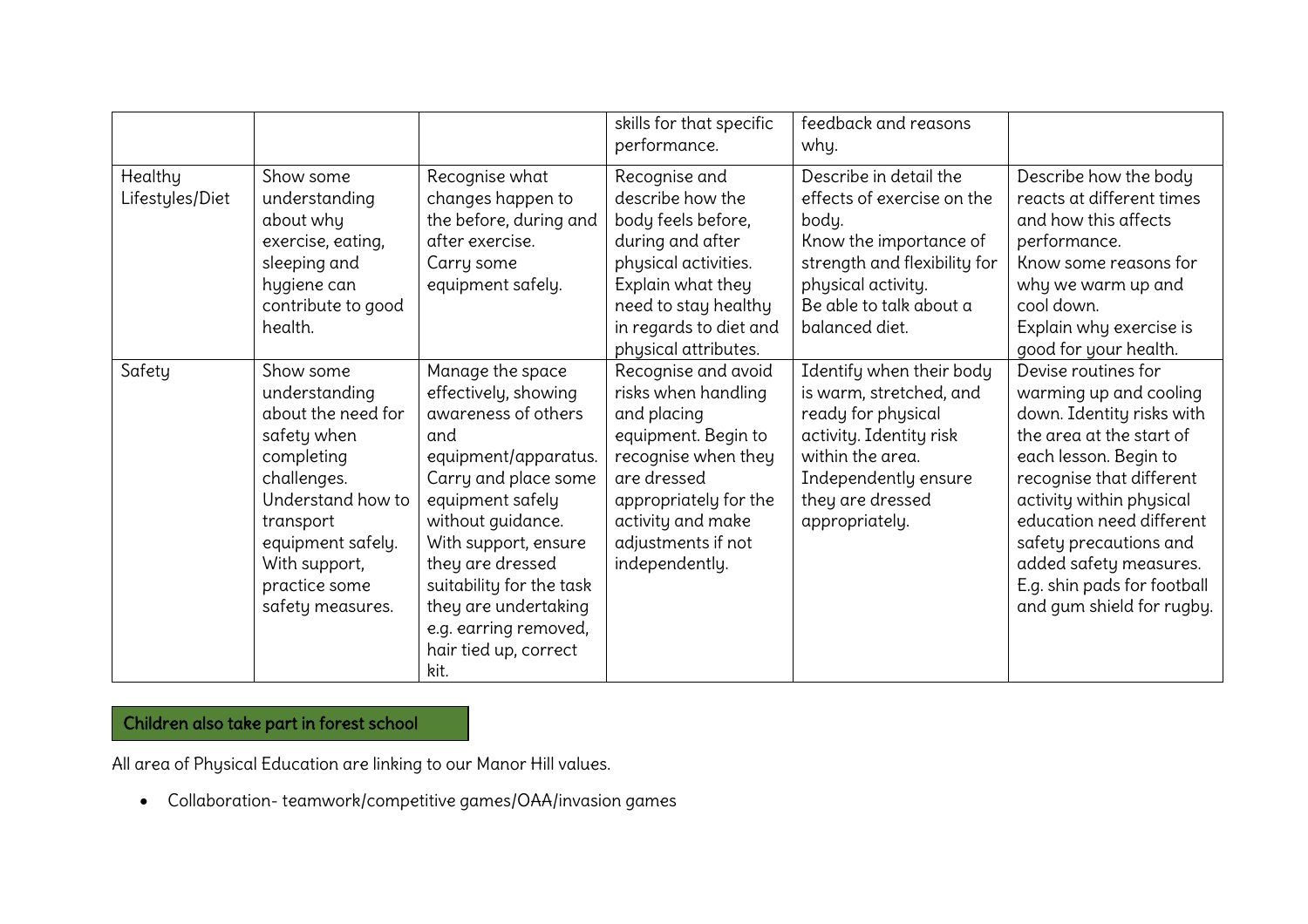- Creativity- gymnastics/dance
- Resilience- swimming/fundamental skills/striking and fielding/net and wall/athletics
- Exploration- forest school/OAA/safety/evaluating and improving/healthy lifestyle linking to exercise

Outdoor adventurous activities- All year groups have the opportunity to partake in outdoor adventurous activities at Manor Hill. These also link to our core values.

- Bike ability (Yr3)
- Scoot ability (Yr2)
- Balance Bikes (Reception/Yr1)
- Trips- clip and climb/flip out/ski slope etc.
- Swimming (KS2)
- Residential (Yr4)

| <b>OAA Skills</b>            | <b>EYFS</b>                         | KS <sub>1</sub>                    | KS2 (Lower)                     |
|------------------------------|-------------------------------------|------------------------------------|---------------------------------|
| Decision making              | With support (adults or peers).     | Increasing independence.           | Offering explanations and       |
|                              |                                     |                                    | justifying their own decisions. |
| Taking risks                 | Understanding that adults have      | Developing the understanding of    | Calculate the risk and          |
|                              | make it safe to take risks.         | evaluating a risk before having a  | understanding what the          |
|                              |                                     | go.                                | repercussions may be.           |
| Problem solving (resilience) | Through questioning from an         | With increasing independence       | Assessing own success and       |
|                              | adult.                              | and with help from peers.          | altering accordingly.           |
| Self-confidence              | With adult praise and               | Become leaders and work as         | Support younger/less confident  |
|                              | reassurance. Developing and         | part of a team, listening and      | peers to succeed and            |
|                              | understanding that it is ok to fail | considering others opinions.       | independently value others      |
|                              | or not succeed the first time.      | Beginning to consider others       | participation and show          |
|                              |                                     | feeling and show sportsmanship.    | sportsmanship.                  |
| Stamina                      | Overcome fears with support e.g.    | Sustain activities for longer      | Complete a task without adult   |
|                              | getting through an obstacle         | periods. Complete activity in cold | intervention.                   |
|                              | course or riding a balance bike.    | and wet conditions.                |                                 |